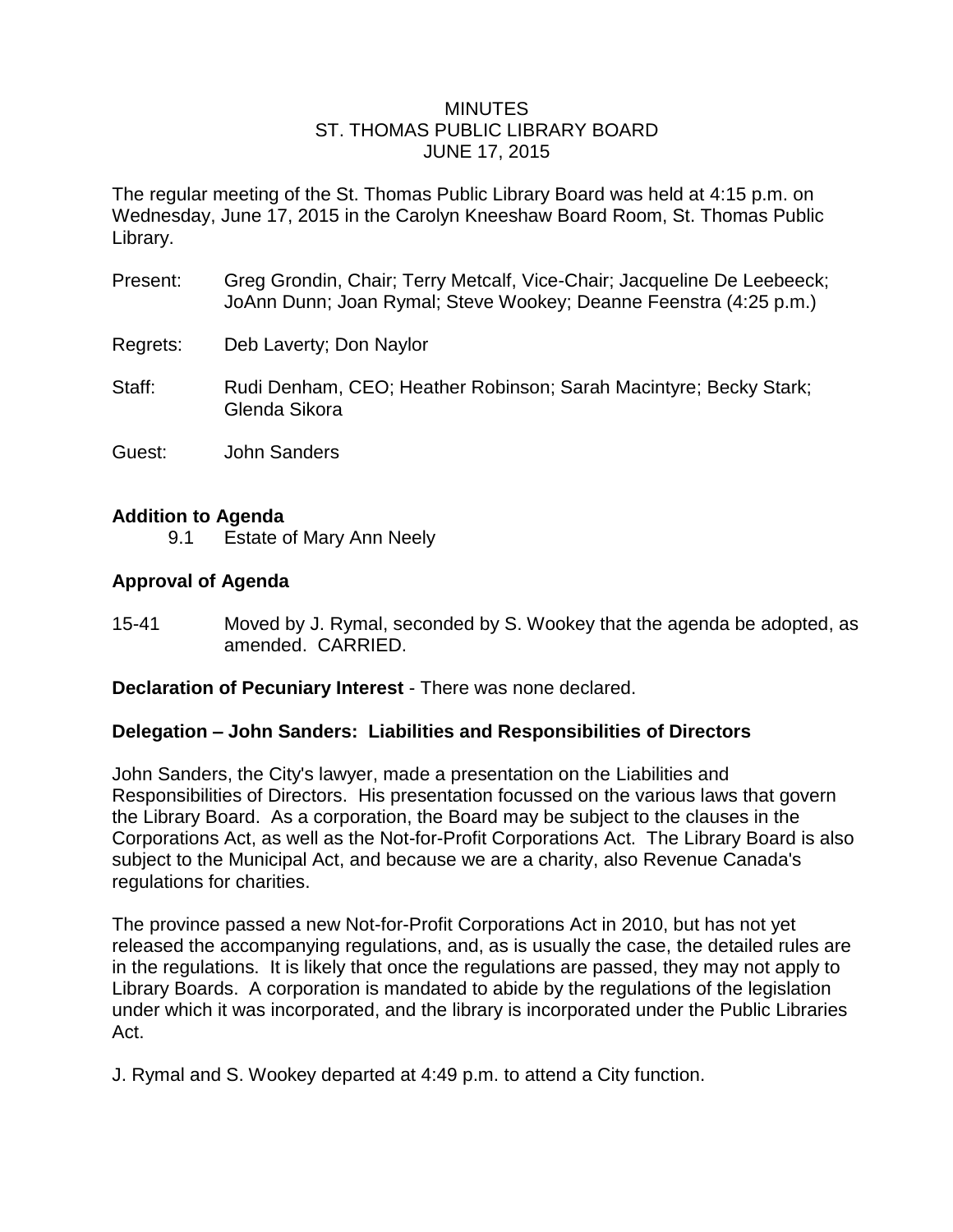#### **Minutes of May 20, 2015**

15-42 Moved by T. Metcalf, seconded by J. Dunn that the Minutes of the Meeting of May 20, 2015 be approved with the following amendment: Deb Lavery should be Deb Laverty CARRIED.

### **Matters Arising from the Minutes** – There was none.

#### **Reports - Staff**

CEO's Report - Received for information.

Library Activities

Public Services Librarian Report - Received for information.

It was noted that the tour held on June 10, 2015 for Board members was excellent.

Systems and Public Services Librarian Report – Received for information.

Outreach and Community Development Librarian Report - Received for information.

Friends Book Sales Report – May 2015 - Received for information.

The Board noted that Book Sales are lower than they have been for eighteen months.

Friends Liaison Report - June 2015 - Received for information.

Statistics – January – May 2015 – Received for information.

#### **Reports - Standing Committees**

Finance

- 15-43 Moved by T. Metcalf, seconded by J. Dunn that the St. Thomas Public Library Board approve the Revenue and Expenditure Statement January to May 31, 2015. CARRIED.
- 15-44 Moved by T. Metcalf, seconded by D. Feenstra that the St. Thomas Public Library Board approve the Trust Funds Statement of May 31, 2015. CARRIED.
- 15-45 Moved by T. Metcalf, seconded by J. Dunn that the St. Thomas Public Library Board approve the 2014 Development Charges Report. CARRIED.
- 15-46 Moved by T. Metcalf, seconded by J. De Leebeeck that the St. Thomas Public Library Board approve the Development Charges Report from January to May 31, 2015. CARRIED.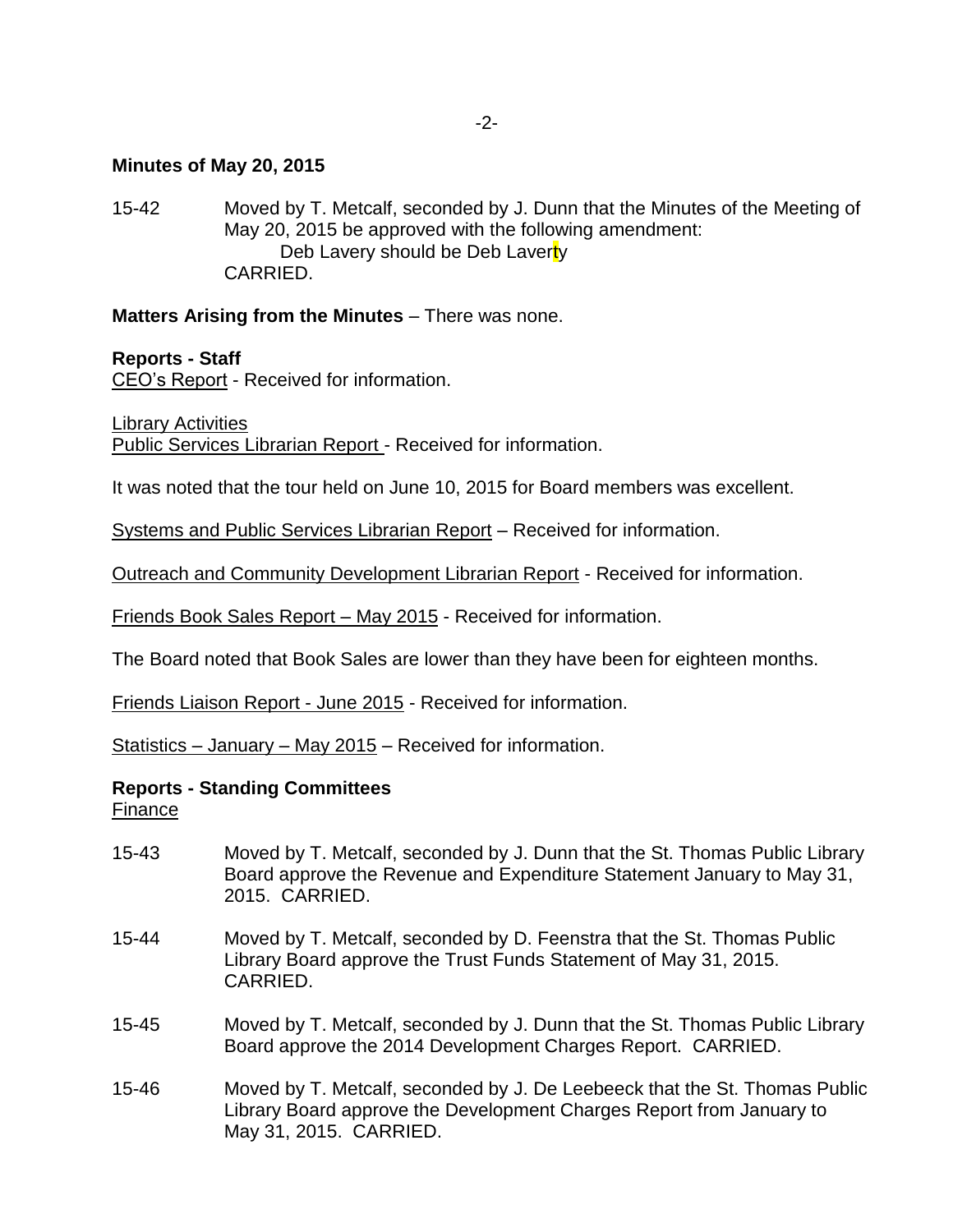## Southern Ontario Library Service – There was no report.

### Personnel

Personnel Committee Minutes – May 20 and 25, 2015 – Received for information.

15-47 Moved by T. Metcalf, seconded by D. Feenstra that the St. Thomas Public Library Board approve the Personnel Committee Minutes of May 20 and 25, 2015. CARRIED.

#### CEO Performance Appraisal Confirmation

The CEO's performance appraisal has been filed with the City of St. Thomas and the list of goals will be brought to the Board.

15-48 Moved by T. Metcalf, seconded by J. De Leebeeck that the St. Thomas Public Library Board approve CEO's Performance Appraisal for 2015. CARRIED.

Public Relations and Fundraising – There was no report

Federation of Ontario Public Libraries – There was no report.

#### **Correspondence**

Southern Ontario Library Service – Leadership by Design – Received for information.

The CEO advised that this was an information item and that on-line courses are being offered by SOLS and FOPL .

#### **Policies**

Human Resources Policy – Received for information.

15-49 Moved by T. Metcalf, seconded by J. Dunn that the St. Thomas Public Library Board approve the revised Human Resources policy. CARRIED.

Respect in the Workplace: Harassment and Violence – Library Policy – Received for information.

15-50 Moved by J. Dunn, seconded by J. De Leebeeck that the St. Thomas Public Library Board approve the revised Respect in the Workplace: Harassment and Violence – Library policy. CARRIED.

Respect in the Workplace: Harassment and Violence – City Policy – Received for information.